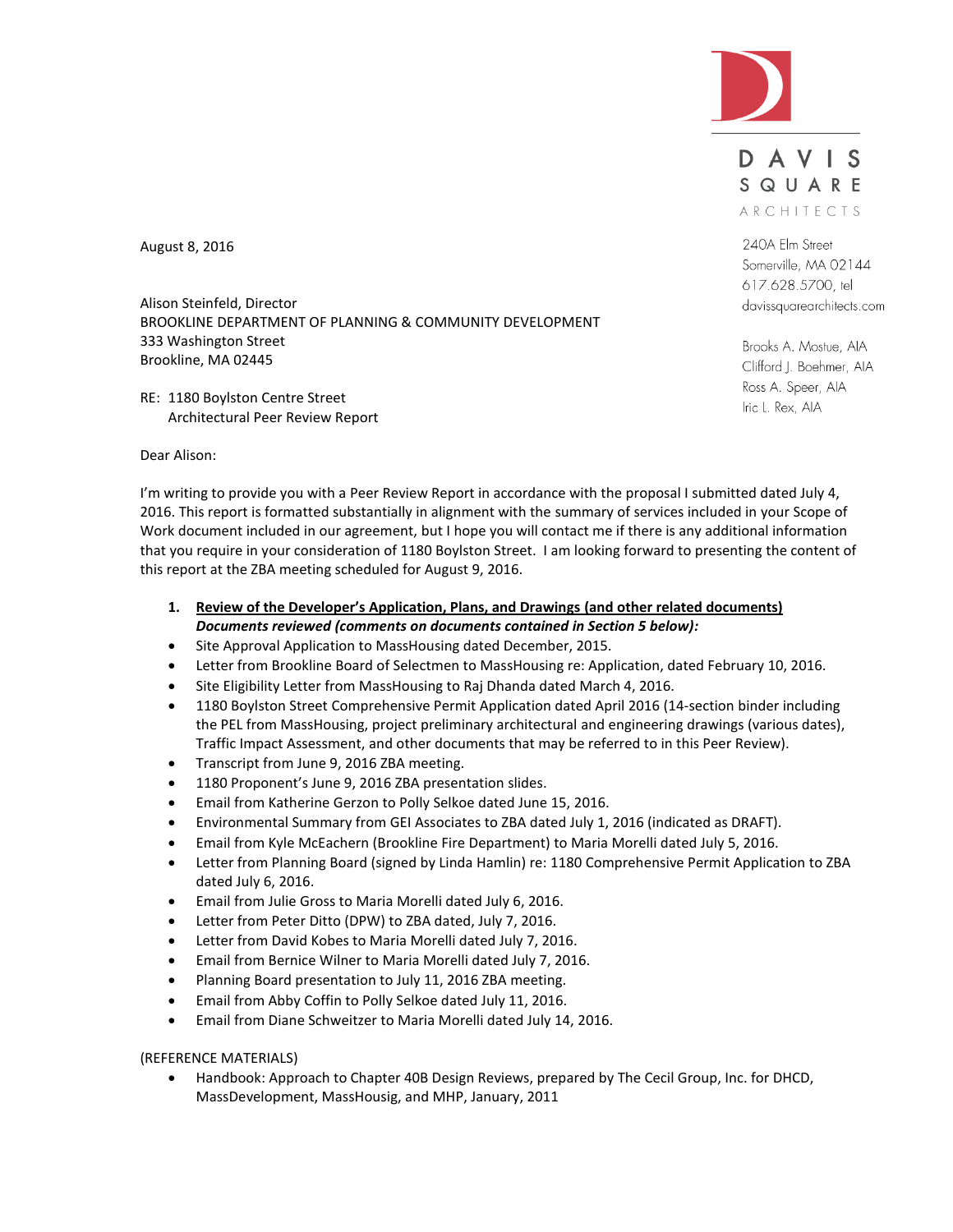#### **2. Initial Meeting at the site with the Developer's Design team and Representative of the Town**

The development team conducted a site walkthrough, commencing at about 11:45 on Tuesday morning, August 2, 2016. Attending included Cliff Boehmer (Architectural Peer Reviewer), Alison Steinfeld (Brookline Department of Planning & Community Development), Maria Morelli (Brookline Department of Planning & Community Development), Bob Engler (consultant to the proponent), two representative of the project architect, Raj Dhanda (the proponent), and one other representative of the proponent.

As the site is rather small, it was possible to observe all of the edge conditions, including the six-family structure to the east, the broad sidewalk along Boylston Street (with extensive overhead electrical lines), cars parked along Boylston (not obvious if legally parked), the adjacent two story commercial structure to the south on Hammond, and the two, 2.5 story, two-family homes directly to the south on Heath Street. There appear to be three mature trees at the perimeter of the site, all of which would be removed to facilitate the construction of the new building. The grade of the site drops a few feet from the adjacent commercial structure on Hammond to the Boylston boundary. East to west, there does not appear to be any significant grade change. There is an eastbound #60 bus stop just across Hammond, a westbound stop directly across Route 9. This bus travels form Kenmore Square to Chestnut Hill via Brookline Village and Cypress Street.

There was some discussion during the walkthrough regarding the parking scheme that has been proposed, in particular, is the valet-style parking appropriate for retail shop visitors. The proponent noted that the type of tenants he is seeking is not retail shops, but types of businesses where customers have longer visits (justifying the waiting associated with the valet parking concept). For most of the duration of the site visit, northbound cars on Hammond Street were backed up the entire length of the site. This was pointed out to the proponent as a reason why the loading area off of Hammond Street may not be successful (assuming that it is feasible to get permission from the Town to encroach on the right of way).

It was also noted that there were cars parked on Route 9 in front of the site, immediately to the west of where the proposed parking drive would be located. There appeared to be a potential safety hazard both pulling in and out of the drive, as site lines would be blocked by the parked cars. That immediate area is reportedly posted as a no-parking zone, which means that ensuring the safety of vehicular entry/egress at that location would require more stringent enforcement of the parking restriction.

#### **3. Conduct site visit and reconnaissance assessment of surrounding residential and nonresidential areas within one mile of the project site.**

The site is located on the southeast corner of the very active intersection of Boylston and Hammond Streets. Signalized crosswalks traverse both streets. To the south of the site on Hammond Street, there is an adjoining commercial structure with no side setback, or setback from the sidewalk. Beyond that point, on both sides of the street, there is mixed scale residential, with various setbacks. There is a nearby athletic facility, a cemetery, Pine Manor College, and the Beaver Country Day School. Further south and to the east is the Brookline Golf Club, and to the west, a little less than a mile from the site, is significant conservation land.

Immediately north on Hammond is the Longwood Club, and a little more than ¼ mile away is the Chestnut Hill MBTA train stop. The area is predominantly low density housing, with the Chestnut Hill School less than ½ mile away. And about a mile to the north is the beginning of the Boston College campus.

To the west on Route 9, on the north side, there is a sidewalk that is alongside about ¾ mile of commercial structures and parking lots, all the way past the front of The Shops at Chestnut Hill. Beyond that point continuing west, there is mostly commercial development with some small scale housing mixed in. The commercial development doesn't fully peter out until about .9 miles west of the site.

The south side of Route 9 (the project side of the thoroughfare), moving westward is a little different. For about .4 miles there is continuous commercial development directly on a sidewalk that abuts the road (as opposed to being set by the width of parking areas). There are very few street trees, but the sidewalk is continuous, broken only by side streets. There is a non-signalized crosswalk about 850 feet from the site. After about ¼ mile, this pattern gives way to commercial development set back something like 60 feet from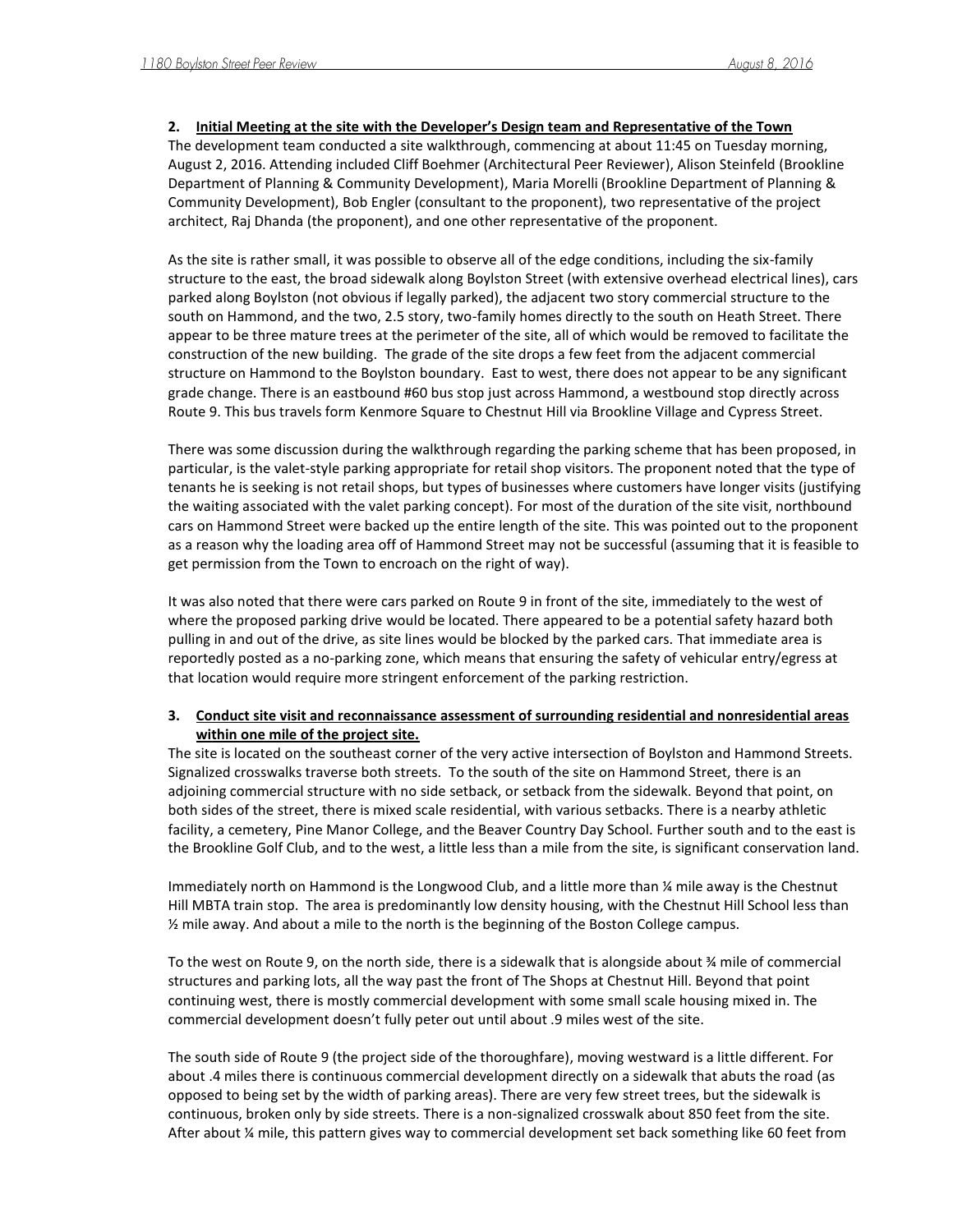Route 9, with parking and drive lanes intervening. Commercial development on the south side doesn't end until about .9 miles west of the site.

Eastward on Route 9, there is a continuous sidewalk, with a narrow planting strip and bike/parking(?) lane separating fast moving traffic from pedestrians. No guardrail is present. There is a spotty collection of street trees, as well as some trees on private property overhanging the sidewalk. After passing a few, small scale multi-family structures and nearby small commercial enterprises, there is a non-signalized crosswalk, followed by another one about 700 feet further on. The in and outbound lanes of roadway between the crosswalks are divided by continuous steel guardrails. The quality of the walkway is variable, but does continue past the Benevolent Association, on to the health care facility about .8 mile from the site. There is a signalized crosswalk at the Benevolent Association.

The conditions of the pedestrian walkway on the north side of Route 9, to the east of the site, are variable. As on the south side, there is no structured protection from traffic, and the walkway width varies, with some stretches somewhat overgrown with trees from adjacent private property. After passing the Longwood Club, there is no commercial development for a little less than a mile (just past the Brigham & Women's facility on the south side).

Most parties would agree that there are no architecturally notable structures within one mile of the site in either direction on Route 9, nor would that stretch of Boylston be considered pleasantly walkable by modern streetscape planning standards. Traffic is plentiful, fast moving, air quality is bad, and there is no physical protection afforded to pedestrians. Other than at major intersections and parking lots, lighting is poor. Crossing Route 9 at non-signalized crosswalks is less than optimal. By contrast, Hammond Street is a much more pleasant pedestrian environment, even though it is not lined with architecturally significant structures, nor interspersed with consumer amenities like Route 9.

#### **4. Consult with the Applicant's design team, as appropriate.**

This peer reviewer has had no contact with the design team other than at the walkthrough on August 2.

**5. Provide an oral presentation to the ZBA within approximately one month of the notice to proceed. Said presentation shall include comments and preliminary recommendations on the following:** (the comments in this report will be presented to a ZBA meeting on August 9, 2016)

## *a. Orientation of buildings in relation to each other, and to streets, parking areas, open space, and on-site amenities, and to solar access.*

The proposal is for a single, six-story, mixed use structure, including about 8000 SF of commercial with 45 units of age-restricted housing above (15 @ 1-BR, 30 @ 2-BR). The footprint of the building occupies 11,250 SF of the 14,626 SF site (77%). Proposed setbacks from lot lines are variable: 5'-3" along most of the length along Hammond; 2'-5" along Boylston; 20' from the neighbor to the east; approximately 6' to the neighbor to the south. There is no useable open space in the current plan, and landscaping appears to be limited to 5 street trees planted in the Hammond and Boylston street right of ways. There are no on-site amenities proposed, indoor or outdoor, other than bike and car parking.

All parking is in the basement level, and consists of a combination of valet-packed "layers" of floor spaces and stacker spaces, accessed from car lifts operated by a 24-hour manned service. The lifts are accessed from a 20-foot wide (or 17'-6" wide?) parking drive on the east side of the building that connects with the eastbound lane of Route 9. There is no loading dock indicated to serve the commercial spaces, however, a pull off area within the Hammond Street public right of way is indicated on the site plan. Rear loading for the four retail tenant spaces as indicated on the plan takes place from the Hammond pull off and/or the parking drive, partially passing through the residential lobby, mail room, and bike parking. All retail spaces have direct public sidewalk entries.

Because the building lies to the north of its neighbors on Heath Street, there is no impact as far as direct access to sunlight. There is impact on access to diffuse, bright-sky light of the height of the building and its nearness to the southern property line of the site. This is mediated by the presence of out-buildings to the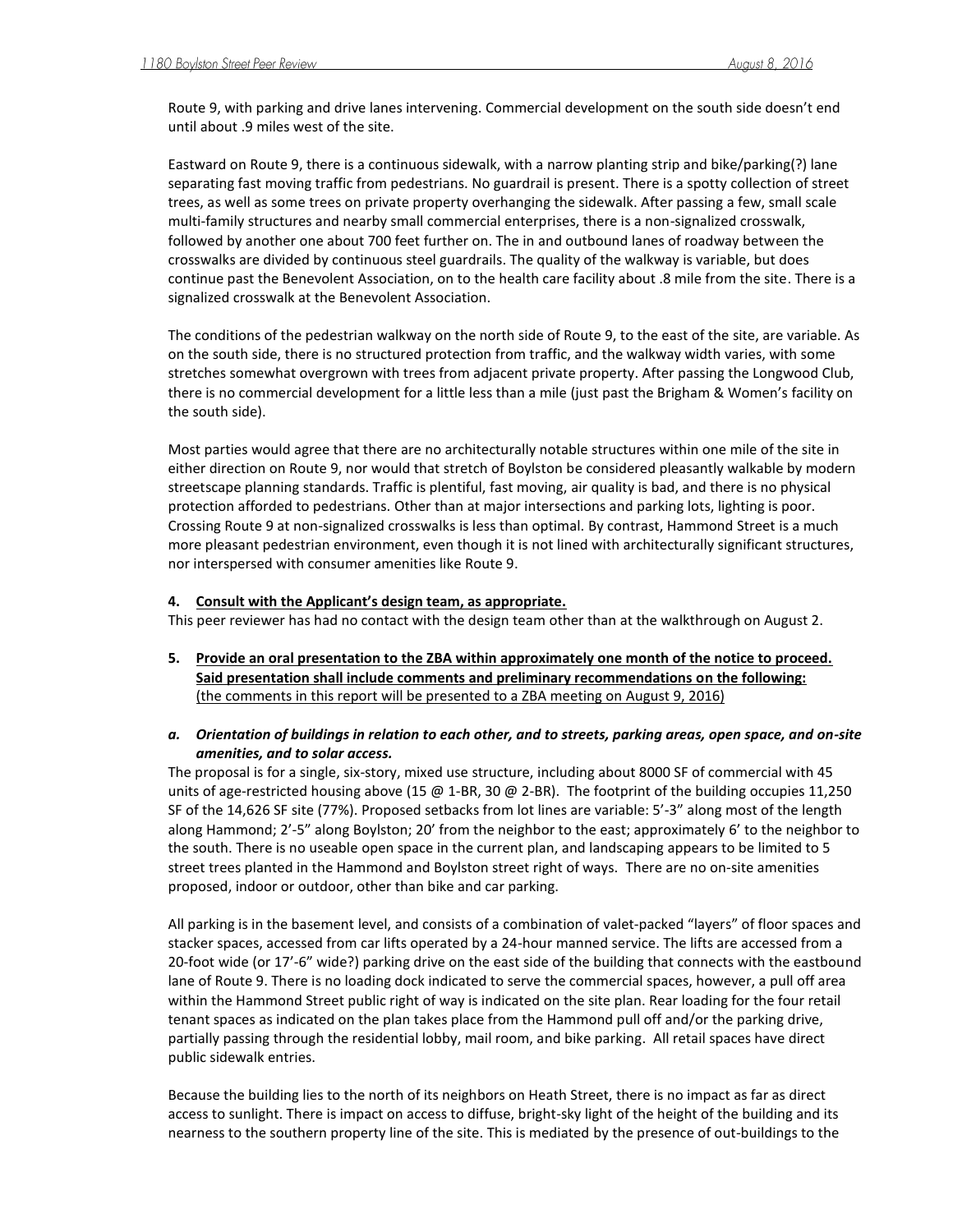rear of the two Heath Street homes (the distance from the face of the actual residential structure to the property line is on the order of 25 feet). The proposed setback from the new structure is inconsistent in the submitted materials (the Site Plan-Setbacks indicates something like 6 feet, while the ground floor plan appears to be virtually zero setback).

The structure that suffers the most solar impact is the 6-family structure to the east, separated by about a 20 foot setback from the property line, plus approximately 5 feet additional of setback to the 6-family on their side of the property line. The submitted shadow studies indicate year-round impact on that neighbor, significantly greater than what the existing conditions impose.

#### *b. Function, use and adequacy of open space and landscaped areas.*

As noted above, the only available area that is landscaped in the proposed development is in the public right of way (i.e., street trees).

## *c. Use and treatment of natural resources.*

N/A

## *d. Building design, massing and scale in relationship to the surrounding context and topography.*

The building is designed to "hold the edge" of the sidewalk, extending in a straight line along the Boylston Street frontage, and then curving around the Hammond Street corner, ending by directly abutting the north elevation of the adjacent commercial building (which will lose some of its north-facing fenestration on the upper level). The aesthetic of the façade treatment, including material selection, is contemporary, with broad expanses of glass opening into the retail spaces, and the appearance of virtually floor-to-ceiling glazing in the apartments. There is horizontal banding at the floor levels, with vertically oriented wall panel and glazing systems spanning between the floor bands. Windows into the units appear to be a combination of operable awning and fixed panels (although it is difficult to reconcile the perspective rendering with the drafted elevations provided in the submission). The types of window, combined with the overall language expressed on the elevations—particularly in the perspective rendering—makes the building read more towards "commercial office" than residential.

However, as noted above, there is no notable, coherent architectural context along Route 9 that this building could arguably perfectly fit into. There exists nearby a wide variety of building types, scales, massing, setbacks, parking solutions, etc. that make this site somewhat independent of a clear contextual imperative. Clues for inspiration (and constraints) include the adjacent 6-unit building to the east on Boylston, the twofamily homes to the south, the large wall of the commercial structure adjacent on Hammond, and as important, the bleak, windswept, exposed streetscape at Route 9 and Hammond streetscape (as noted in the Board of Selectman letter to MassHousing, "This area of Route 9 warrants revitalization").

Generally speaking, the building façade and massing make gestures that are responsive to its site, including:

- The first floor retail spaces and residential entry form a well-defined base for the structure, and engage the street with largely transparent storefront, articulated with wood plank screens.
- The tallest section of the façade runs along Boylston for about 40% of its length, and wraps around onto Hammond, serving to "celebrate the corner" (the words of the design architect).
- Other than the expanse of the corner piece, the top floor is set back, creating an overall tripartite composition (base-middle-top), that is generally proportionally effective, and serves to cut down on the apparent height of the building.
- The fenestration pattern changes to a finer grained, more regular look at both the eastern end of the façade along Boylston, and the southern end along Hammond. This breaks up the length of the facades, and is a look that is more compatible with structures beyond the footprint of the building.
- The setback of the building matches the commercial setback to the west on the other side of Hammond Street, and is increased at the residential entry area on Hammond.
- Route 9 is a broad enough thoroughfare, that the height of the building is not, in of itself, inappropriate.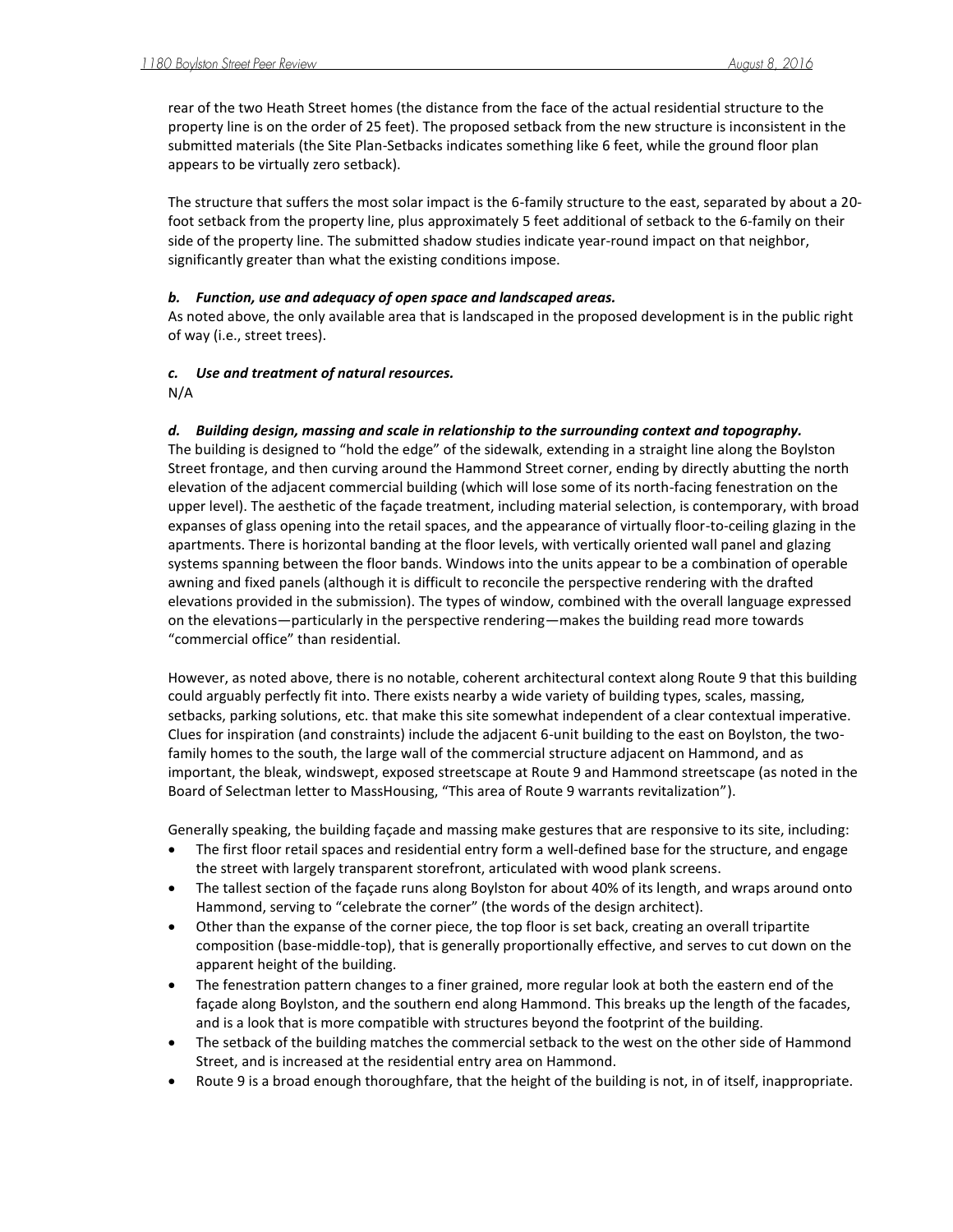Having made these observations, while the apparent design intent of the building is generally on the right trajectory, the fact remains that the building is significantly larger than its immediate neighbors, and has minimal setbacks (except on the eastern end) that serve to exacerbate its bulk and impact on neighboring structures. Suggestions for mitigating these effects are discussed in another section of this report.

## *e. Side and rear elevations visible from the public street, public areas and from the vantage point of nearby residential neighborhoods.*

The proposed secondary east elevation (the vehicular entry area), in all likelihood, would be minimally visible from public streets (at least from street level, where it is largely blocked by the neighboring six-family building). The highest parts of the rear elevations that run parallel to Heath Street will be visible above the height of the neighboring structures as the site is approached from the south along Hammond Street.

## *f. Pedestrian and vehicular circulation*

Pedestrian entry to the building will occur into the retail spaces off of Route 9 and Hammond Street. The residential entry and lobby is proposed off of Hammond, at the southern-most point of that façade.

This reviewer is concerned about the proposed vehicular access to the building, as well as the mechanics of the parking system that relies on deep stacking of vehicles and a 24/7 valet service. Beyond the legitimate question of whether shoppers (or other forms of customers) accessing the commercial spaces would actually be bothered to take advantage of the valet service, there are some safety issues associated with the proposal. Most important is the sight line problem when cars are existing the parking drive, both related to their ability to look down the sidewalk, and the difficulty of looking west on Route 9 past parked cars, while straddling the sidewalk and blocking pedestrians. While it may be possible to ban all parking in the spaces immediately west of the parking drive, this would require rigorous enforcement to succeed. In addition, while difficult to quantify, neighbors have expressed concern about losing parking spaces on Boylston as well as commercial customers, averse to the valet system, taking up available street spaces on the smaller roads.

It is also of concern that cars may queue excessively, given the time lag associated with valet parking (blocking the sidewalk, potentially extending out to Route 9). This reviewer does not have enough information to comment on concerns related to potential noise generated by the car lifts.

In addition to residential and commercial parking concerns, the delivery needs of the commercial spaces have been questionably addressed by a proposed encroachment of the project into the Hammond Street right of way, specifically, a drop off zone near the residential lobby that would provide rear access into the tenant areas, as well as easy access to the sidewalk that leads to front entries. This proposed drop off seems unrealistic from a town approval perspective, but also potentially unworkable given the density of traffic at that corner, combined with the presence of vehicles that may partially block traffic on Hammond while delivering. The proponent has pointed out that these issues could be lessened by imposing time restrictions on use of the zone. In order for this solution to work, the time restrictions would have to be strictly enforced. Drop off could more realistically occur at the parking drive, however, as currently designed, it does not appear that there is space for vehicles to turn around to re-enter Boylston front-first.

*g. Integration of buildings and site, including but not limited to preservation of existing tree cover* As discussed in paragraph "d" above, the façade design and building massing take clues from their surroundings in an attempt to better integrate into the site. However, in the opinion of this peer reviewer, the gestures that have been made do not go far enough to tie the building in and minimize impacts on existing neighbors. Suggestions for addressing some of the problems are included in section "n" below.

While there is very little existing landscape screening between the 6-family home and the project site, the submitted site plan does not provide enough buffer on that border for more significant screening that would be appropriate for the new, much-larger structure. An existing mature tree that is at the eastern property line at the sidewalk will likely have to be removed with the installation of the parking drive. Other smaller trees that appear to be within the site will also have to be removed to allow for construction. The submitted site plan indicates 5 new street trees planted in the public right of way.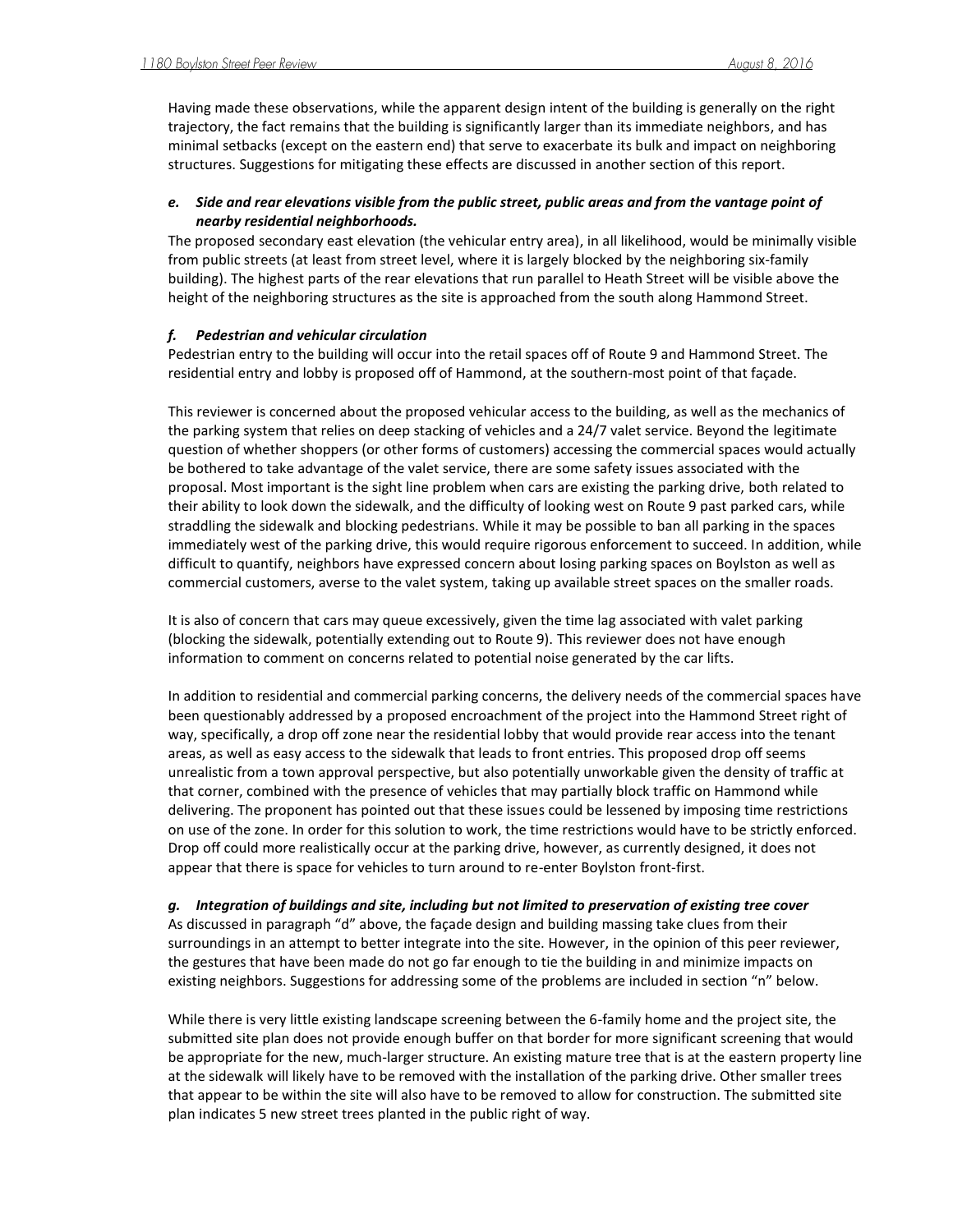## *h. Exterior materials*

See section "d" above. Building is clad in what is likely cementitious "composite rainscreen" panels, standing seam aluminum panels (at the mechanical enclosure), aluminum window, storefront, and curtainwall systems, and intermittent wood plank screens at the commercial level.

## *i. Energy efficiency*

It is not possible to ascertain in any level of detail from submitted materials. Architectural narrative notes "energy-efficient appliances" and "low-energy lighting fixtures." The Application for Chapter 40B Project Eligibility/Site Approval states that "the project is designed for energy efficiency, with a goal of reducing its overall energy consumption by 20% over the baseline." Additionally, "Units will be supplied with Energy Star rated lights, and appliances and low flow plumbing fixtures." To back up any of the goals stated in the application materials, Brookline has adopted the energy Stretch Code, which will ensure a relatively high level of sustainability, at least from an operating perspective.

## *j. Exterior lighting*

Not possible to tell from submitted materials.

## *k. Proposed landscape elements, planting materials, and planting design*

As noted elsewhere, there is very little available space for plantings.

*l. Feasibility of incorporating environmental and energy performance standards in the design, construction and operation of the buildings, such as standards required for LEED certification*

See "i" above. Partial compliance with Energy Star standards is stated.

# *m. Any other design-related considerations identified by the consultant in the course of its review*

- Floor plans that are submitted only include two relatively detailed unit floor plans on floors two through 5 (all other units are only blocked out with gross square footage and number of bedrooms noted). Given that each floor plate has nine distinct unit plans owing to the odd shape of the building, unit layouts will be idiosyncratic. As such, it is not really possible to review conformance with some code requirements (for example, accessibility) in any level of detail.
- Locations/types/plans of proposed Group 2 accessible units are not provided. Note that all units in elevator-fed buildings must be at a minimum, Group 1 units.
- Building elevations along Hammond Street do not indicate the existing slope down to Boylston.
- There appear to be no resident amenities included in the plans (community room, work out spaces, etc.). Does this threaten the marketability of the units?
- Space allocated for bicycle parking seems inadequate.
- Parking plans do not indicate how accessible space requirements would be accommodated given the valet parking scheme. If disabled residents drop their car off with the valet in the parking drive, they would have to access the elevator lobby by travelling about 150 feet through the rear egress corridor (after entering the "back door"). Alternatively, they could traverse the public sidewalks for approximately 300 feet to enter the front lobby, mail boxes, etc. At a minimum, in this circumstance, the MAAB would require a drop-off area within 100 feet of an accessible entry…presumably the same entry that ablebodied residents use.
- It appears that the Fire Department takes no issue with the building, at least at its current level of development.
- Is there a detailed narrative describing how trash will be handled on the site?
- Given the intensive use of the site, what is the plan for stormwater management?
- While the number of proposed parking spaces is generous (80), there is real concern about the practicality of the proposed system that includes mechanical stackers and at least one full time employee present, on site 24/7 to manage them. Has the proponent developed contingencies for the eventuality of parking plans with fewer spaces, and considered means for mitigating a lower parking ratio (significantly by diminishing unit count, but also subsidized T-passes and/or membership to shared car services)?
- Has the developer drafted a Construction Management Plan that describes community impact during the construction period?